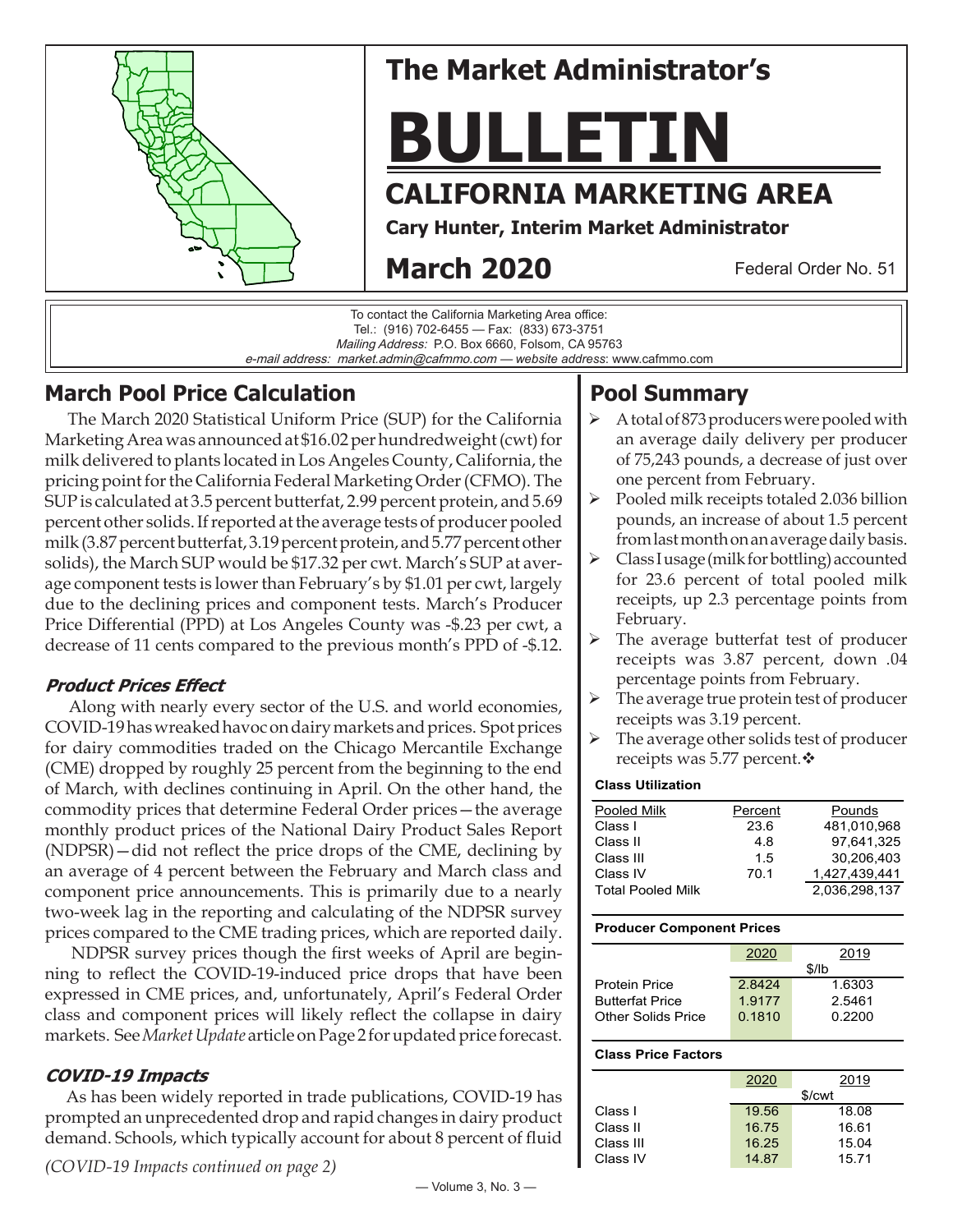## **Pool Price Calculation: COVID-19 Impacts** (continued from page 1)

milk sales in California, are now closed, as are other major dairy buyers, including many foodservice establishments, hotels, casinos, and cruise ships. To add to this falling demand, trade has been disrupted across the globe.

 In terms of impacting the Order 51 March milk pool, the "panic buying" of Class I fluid milk during the last weeks of the month resulted in a 13 percent jump, on an average daily basis, in the volume of milk utilized in Class I during March above the February average daily volume. The volume utilized in Class IV surged to the highest ever under the Order; handlers resorted to turning a sudden excess of milk into storable powder due to COVID-19-induced drops in demand for products used primarily in the food service sector leaving few alternative uses for milk. In addition, handlers were responding to seasonally larger milk volumes that needed to be balanced as well as Class price alignments, making it favorable to pool Class IV milk. As the impact of COVID-19 is fully realized in future Federal Order prices along with shifts in consumer demand, expect additional shifts in Class utilization volumes in the months ahead.  $\cdot$ 

## **Market Update: Looking to the Future**

 Chicago Mercantile Exchange (CME) futures prices at the beginning of 2020 pointed toward a year of solid prices for the dairy industry. Futures for Class III and IV milk averaged \$17.47 and \$17.98 per hundredweight (cwt), respectively, from April 2020 through the end of the year. Today, the dairy industry is facing one of the most difficult price outlooks in its recent history. CME futures prices for Class III and IV milk have declined drastically since the COVID-19 virus took hold of the market, falling to average prices of \$14.13 and \$12.19 per cwt, respectively, for the remainder of the year (April – December). CME futures have fluctuated dramatically on a day-to-day basis due to the level of uncertainty in the marketplace brought on by the COVID-19 virus. Since March 2, 2020, the first trading day in March, average CME futures (April -December) for Class III have declined over 16 percent, while Class IV futures have declined by nearly 25 percent.

 Although Federal Order (FO) prices are calculated independently of CME futures, FO prices tend to trend together with CME futures. Therefore, CME Class III and IV futures offer a reasonable proxy of future FO prices or at least a window into which direction they might be headed.

 The accompanying figure illustrates the forecasted Statistical Uniform Price (SUP) using Class III and IV CME futures from March 2nd. This dataset yields a forecasted SUP of \$16-\$17 per cwt throughout 2020. Using the



same model, but with CME futures from April 20th, a month into California's statewide shelter-in-place order, the futures market decline is reflected in the SUP forecast. In the seven-week span from March 2nd to April 20th, the average forecasted SUP for the remainder of the year fell by over 22 percent. As shown

in the figure, the forecasted SUP bottoms out in May, just above \$11 per cwt, and then proceeds to steadily increase into December, ending around the \$15 per cwt mark. CME futures will continue to exhibit volatility until more stability is felt in the marketplace. The long-term impacts of this crisis are still unknown, and price expectations will continue to vary daily as the situation evolves.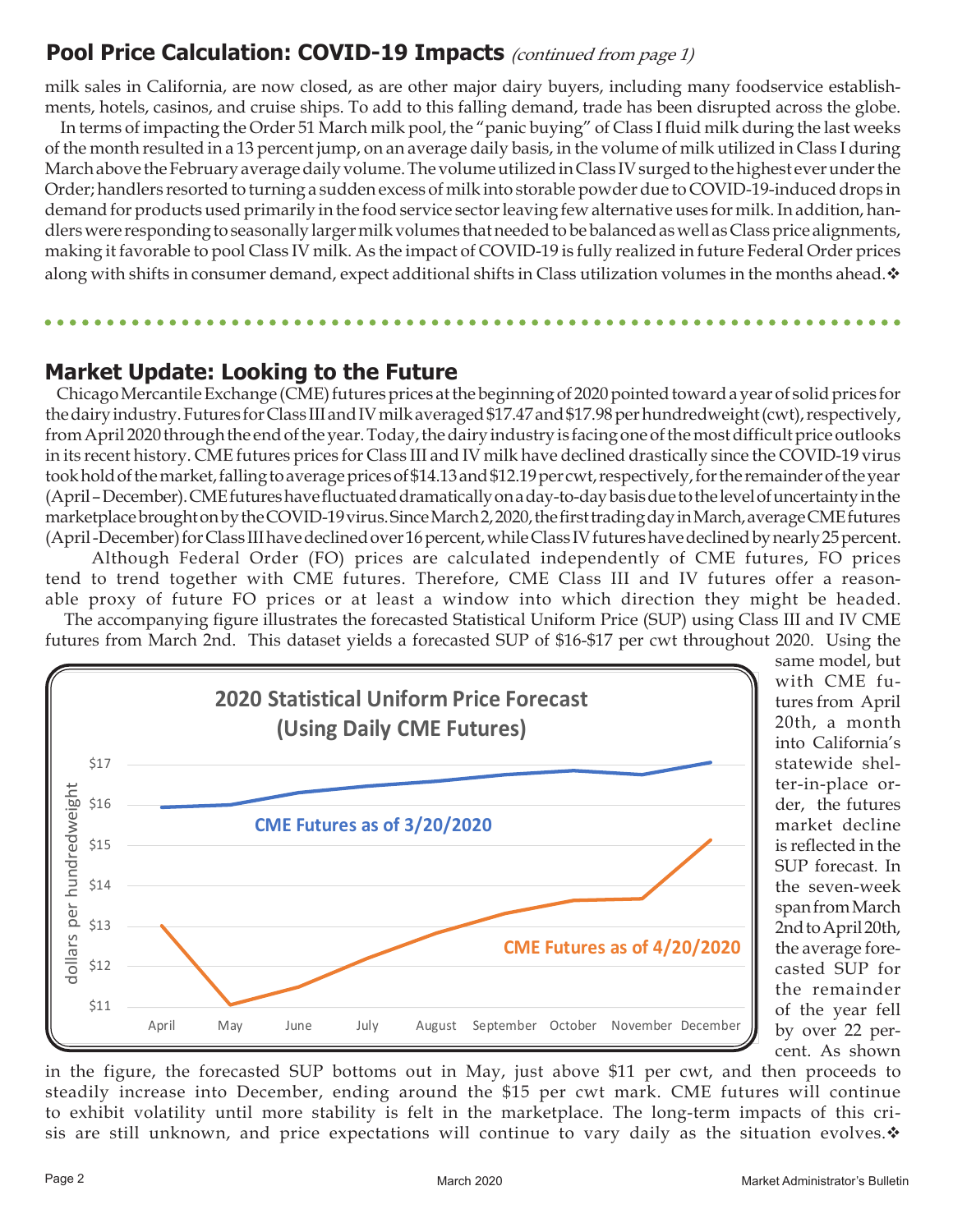## **Farm Milk Dumped Due to COVID-19**

 Restrictions implemented due to COVID-19 resulted in unprecedented shifts in demand for certain dairy products during the last weeks of March. With some bottling plants seeking additional milk supplies and other manufacturing plants facing significant drops in demand, particularly if the plant was producing product for the food service sector. In some cases, plant capacity could not be found and excess milk was dumped at a farm or used as animal feed at acalf ranch. In consideration of the disruptions caused by COVID-19, all Federal Orders will temporarily allow for milk dumped at a farm and not delivered to a plant to be included as pooled milk provided that the dump is properly recorded and reported. In order for dumped farm milk to qualify as pooled milk, the producer must be pooled on the Order in the prior six months.

 While Federal Orders do not have the ability to compensate for the full cost of dumped milk, pooling such milk allows the handler to receive a credit for the difference between the month's lowest Class price and the monthly Statistical Uniform Price at the volume pooled, as adjusted to the differential zone where the milk was dumped.

This allowance will initially be in place for the period March – May. Other Federal Order flexibilities implemented during this challenging time can be found on the California Marketing Area website<www.cafmmo.com>. $\mathbf{\hat{v}}$ 

**\*\*\*\*\*\*\*\*\*\*\*\*\*\*\*** 

## **USDA Announces Coronoavirus Food Assistance Program**

 On April 17, 2020, the U.S. Department of Agriculture (USDA) launched the Coronavirus Food Assistance Program (CFAP), which will assist farmers, ranchers, and consumers in response to the COVID-19 national emergency. This \$19 billion immediate relief program is designed to support farmers and ranchers, maintain the integrity of the U.S. food supply chain, and ensure that every American continues to receive and have access to the food they need.

 CFAP will use the funding and authorities provided in the Coronavirus Aid, Relief, and Economic Security Act (CARES), the Families First Coronavirus Response Act (FFCRA), and other USDA existing authorities. The program includes two major elements to achieve these goals:

- 1. Direct Support to Farmers and Ranchers: The program will provide \$16 billion in direct support based on actual losses for agricultural producers where prices and market supply chains have been impacted and will assist producers with additional adjustment and marketing costs resulting from lost demand and short-term oversupply for the 2020 marketing year caused by COVID-19.
- 2. USDA Purchase and Distribution: USDA will partner with regional and local distributors, whose workforce has been significantly impacted by the closure of many restaurants, hotels, and other food service entities, to purchase \$3 billion in fresh produce, dairy, and meat. We will begin with the procurement of an estimated \$100 million per month in fresh fruits and vegetables, \$100 million per month in a variety of dairy products, and \$100 million per month in meat products. The distributors and wholesalers will then provide a pre-approved box of fresh produce, dairy, and meat products to food banks, community and faith based organizations, and other non-profits serving Americans in need. On top of these targeted programs USDA will utilize other available funding sources to purchase and distribute food to those in need.

 USDA has up to an additional \$873.3 million available in Section 32 funding to purchase a variety of agricultural products for distribution to food banks. The use of these funds will be determined by industry requests, USDA agricultural market analysis, and food bank needs.

 The FFCRA and CARES Act provided an at least \$850 million for food bank administrative costs and USDA food purchases, of which a minimum of \$600 million will be designated for food purchases. The use of these funds will be determined by food bank need and product availability.

Further details regarding eligibility, rates, and other implementation will be released at a later date. For more information on USDA's work during the COVID-19 pandemic, please visit [www.usda.gov/coronavirus.](www.usda.gov/coronavirus)